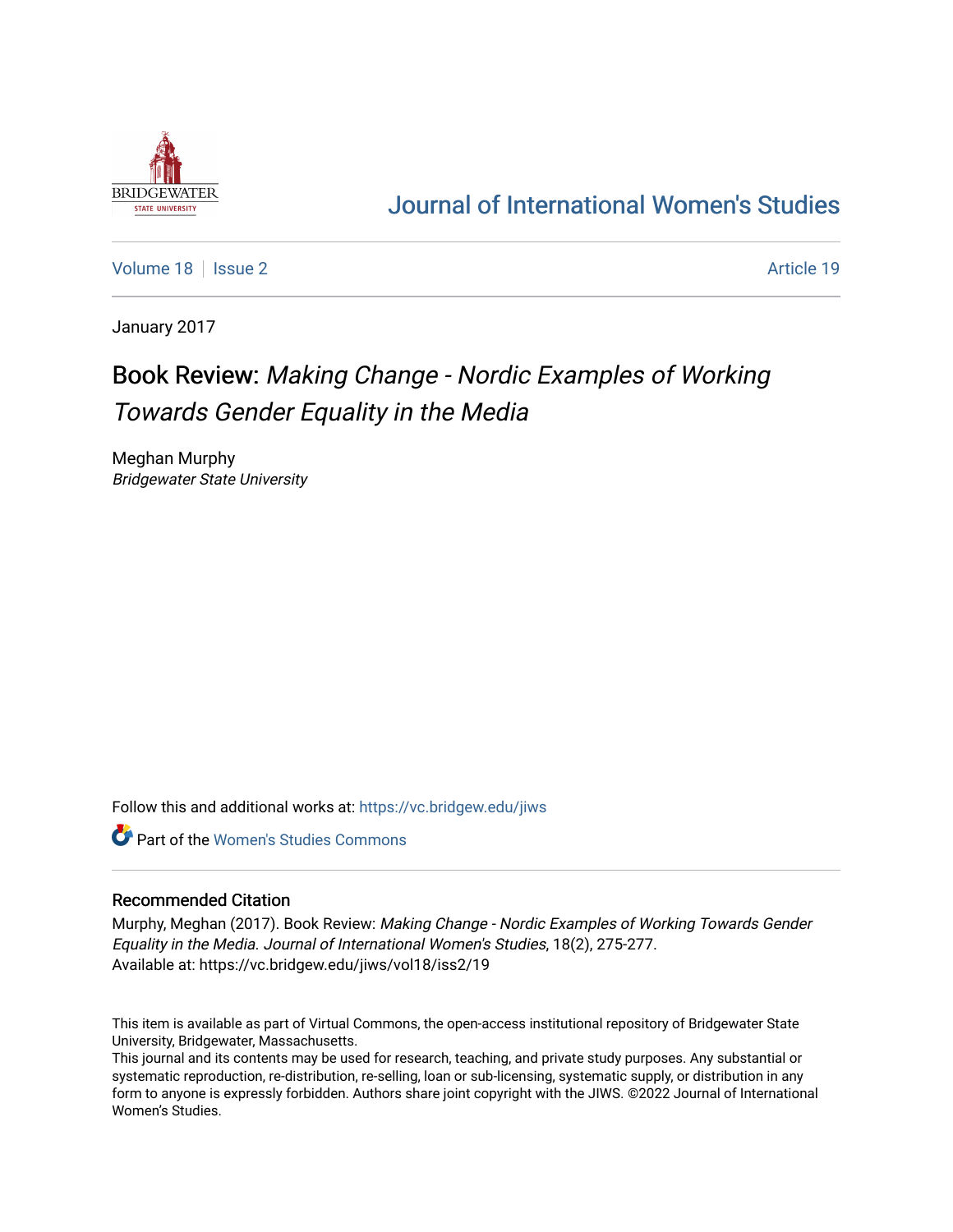#### Murphy: Book Review

This journal and its contents may be used for research, teaching and private study purposes. Any substantial or systematic reproduction, re-distribution, re-selling, loan or sub-licensing, systematic supply or distribution in any form to anyone is expressly forbidden. ©2017 Journal of International Women's Studies.

#### *Making Change- Nordic Examples of Working Towards Gender Equality in the Media,* **Maria Edström & Ragnhild Mølster (eds), 2014. Nordicom. Göteborg, Sweden. 203 pages. Illustrations included. 16,000 Euro or 15,000 kr, paperback.**

Reviewed by: Meghan A. Murphy<sup>[1](#page-1-0)</sup>

#### **Introduction**

Providing a thorough analysis of gender equality in the media can be a near impossible task. In *Making Change- Nordic Examples of Working Towards Gender Equality in the Media*, editors Edström and Mølster break down the multiple types of mediums with a focus on film, journalism, computer games, and advertising. This book is comprised of a variety of short entries from authors with expertise in the field. These authors focus on Nordic countries, Denmark, Sweden, Iceland, Norway, and Finland throughout their analysis of gender equality.

*Making Change* has a very applied approach for gender equality. Throughout the book, the focus is to discuss different mechanisms of change for gender equality in Nordic media. The examples that are provided are well thought-out, applicable to the topic, and include additional resources for the reader to further explore. Not only do the authors provide ample statistics regarding this topic, they also include longitudinal data that shows change over time as well as specific initiatives to help this forward progression. One important overarching theme in this book is for a continued need to collect and share reliable, consistent, and comparative data across all mediums of Nordic media. Without this data, researchers claim it can be very difficult to make a case for the necessary change within the media. A broader theme found in this book explains how a gender equality gap in the media is often a clear echo of the gender equality gap found in everyday life.

#### **Analysis of Content**

*Film*

The Nordic film industry is known for actively working to eliminate gender inequality through a variety of avenues, however, there is still a gender gap both in front of and behind the cameras. This book works to achieve its overarching goal of discussing how change can take place surrounding gender inequality by explaining how the Bechdel Test is a good measurement tool. In order to pass this test, the film in question must include two women, who have been named, who have a conversation about something other than a man. Research shows that 60% of Norwegian films in a particularly study did not pass the Bechdel test (Vollan 2013). This alarming statistic shows that continued work regarding gender equality in the film industry needs to be done.

On a more positive note, research in this book shows that in one year, Nordic countries were able to close the media gender gap by 80% (World Economic Forum 2014) and have become role models for other change-seeking countries. Researchers find that putting women in directing roles is likely to lead to more female character development on screen. Many of the Nordic countries are paving the way as leading examples of how to achieve more gender equitable conditions in film.

1

<span id="page-1-0"></span> $\overline{1}$ <sup>1</sup> Meghan A. Murphy, PhD Visiting Professor, Sociology Department Bridgewater State University. Meghan.murphy@bridgew.edu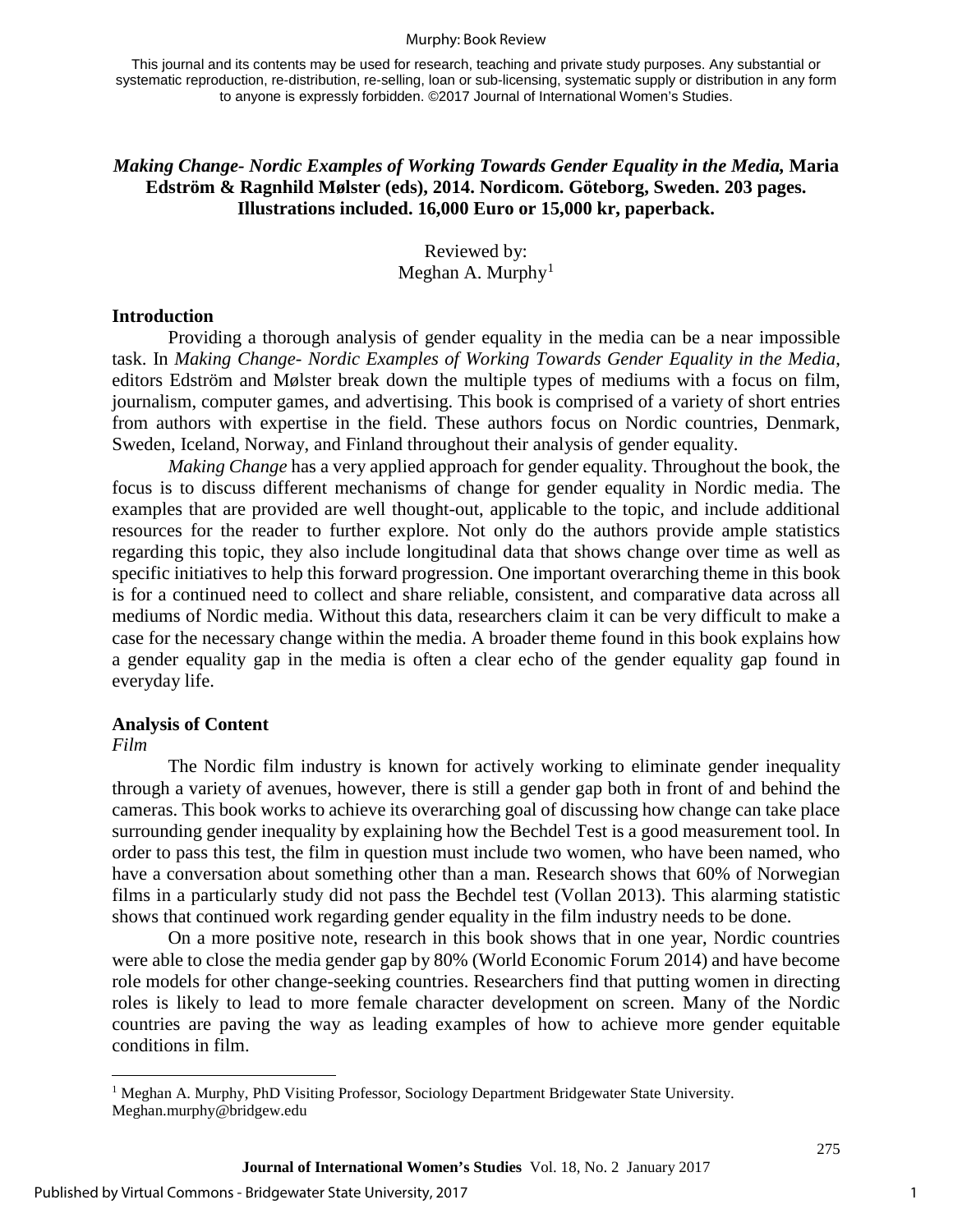#### *Journalism*

*Making Change* explains how there are more blind spots regarding gender equality when it comes to journalism. Since journalism is about choice, it is important to choose important stories to gain a bigger audience, ultimately resulting in making more money. When these choices are made, it is often more likely that these stories will be about men, particularly men in positions of power. That being said, research on Nordic journalism finds that women are more likely to be employed part-time or found in temporary positions.

To continue with *Making Change*'s overarching goal, this section of the book outlines different organizations that are working toward equality in journalism. Similarly, they put out a call for further research, and the sharing of that research, by counting and keeping track of who is represented through journalism. Having hard data is the way to make consistent progress in this area.

### *Computer Games*

A very important call for computer games regarding gender equality is for an inclusive game design. Researchers stress the importance of not filling games with traditional gender stereotypes, as that may be a turn-off to certain audience members. Newzoo Games Market Research suggests that 1.2 billion people across the globe play video games. Since 48% of United States gamers are female, and 50% of purchasers of games are female, it is important to pay attention to such matters (The Entertainment Software Association 2014).

*Making Change* does highlight a specific method used to include more gender equality in the gaming world. The Game Girl Workshop is designed to include more women in the gaming industry and works to empower women to take charge when it comes to gaming design. A hope of this workshop is that women will take the skills learned here and use them in other areas of their lives.

### *Advertising*

The most difficult component of achieving gender equality through advertising comes in the regulation process. Most Nordic states have laws that actively fight against gender discrimination in advertising. At this time, Sweden is the only Nordic state that self-regulates. There are pros and cons for both of these approaches. This section of the book gives a more detailed analysis of how Denmark, Finland, Iceland, Norway, and Sweden handle combating gender discrimination in advertising.

To continue looking for forward progression regarding equality in advertising, this book gives a clear plan on how to achieve such success by 2020. The initiative includes changing the current rules and regulation, continue to collect valid data, look for role models, implement a standard equality plan, and continue to public discourse on this topic.

### *Initiatives*

To wrap up the content section of this book, the editors Edström and Mølster included a section on initiatives to achieve gender equality in the Nordic media. This section certainly aligns with the broader goal of the book, not to simply discuss gender inequality but look at applied ways to alleviate the issues. More specifically, The Danish Centre for Information on Gender, Equality and Diversity, KVINFO, has been implementing ways to create more visibility of women for many

276